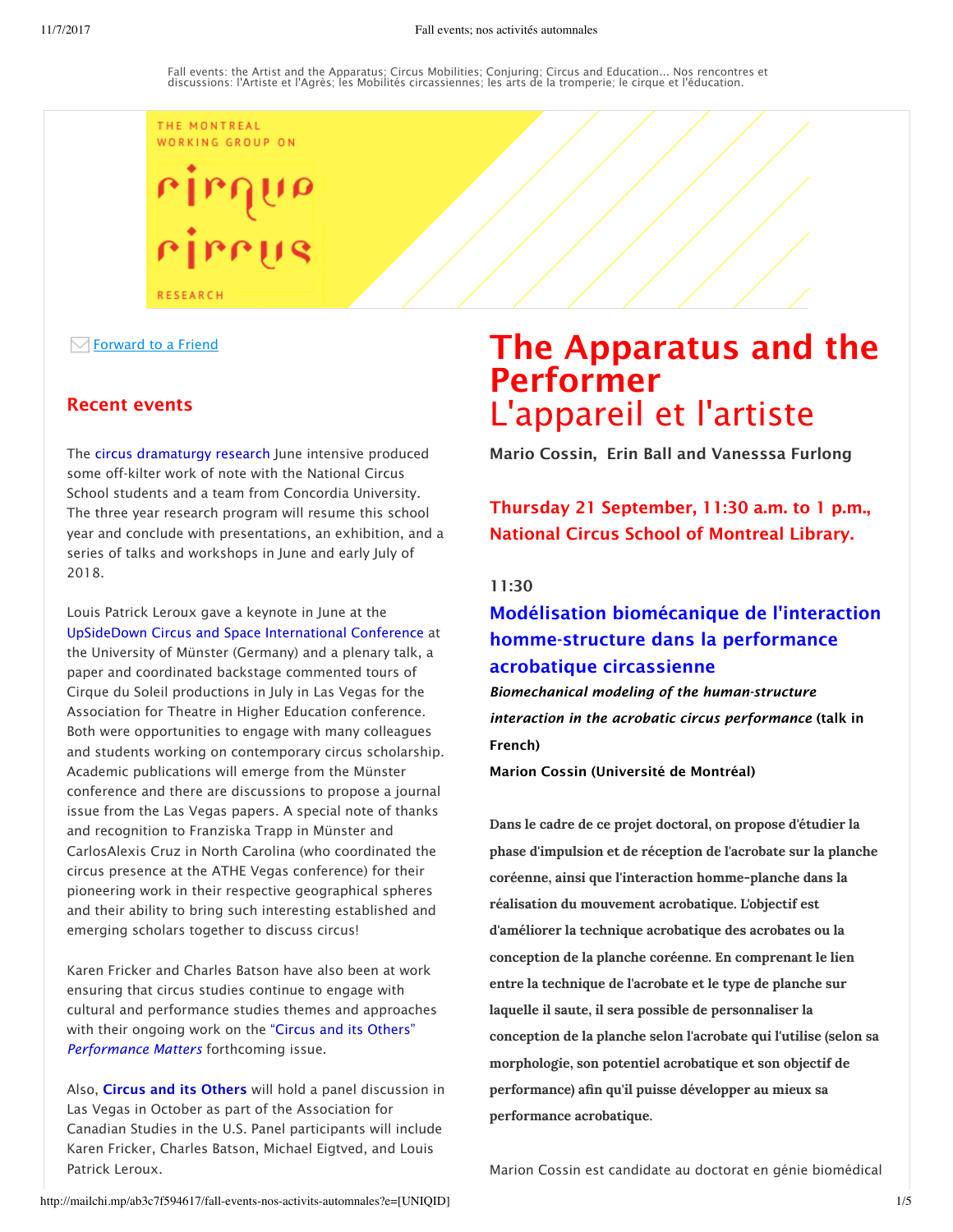#### *Cirque Global: Quebec's Expanding Circus Boundaries*

(MQUP) continues to gain readership, it has been adopted in a few schools and colleges and has had excellent reviews from *Performance Matters*, *Theatre Research in Canada*, *Theatre Research International, Quebec Studies*, *French Studies: A Quarterly Review* and it has been mentioned in *Circus Talk* and other online venues.

#### Concordia University held its first circus-centered graduate seminar in the context of the Faculty of Arts and Science International Field School.

https://www.concordia.ca/artsci/academics/summer.html Louis Patrick Leroux led the 10-day (very) intensive seminar which was in part embedded into Montréal Complètement Cirque and the Marché international de cirque contemporain. Many Working Group regulars, artists and scholars alike participated as students or as guest speakers.

Academic lectures were held in the morning, panels, discussions and guest talks in the afternoon and students attended performances in the evening in order to discuss and write about them. The 17 students from the USA, Mexico, Italy, and Canada wrote strong papers and fascinating blogs.

A small selection of those blogs has been published online, on Spiderweb's *CDN Times*. Alison Bowie, https://spiderwebshow.ca/editors-note-on-quebecperforming-arts/; Louis Patrick Leroux: https://spiderwebshow.ca/notes-from-a-field-school-in-aburgeoning-field/; Dana Dugan: https://spiderwebshow.ca/quebecois-circus-and-theglobal-stage-national-narrative-or-not/; Alisan Funk: https://spiderwebshow.ca/can-you-defy-death-with-a-littlemore-artistry-please/ and Katalin Lightner: https://spiderwebshow.ca/connecting-with-audiences-in-

the-digital-age/

Circus research in Canada has received additional stately recognition with the election of Louis Patrick Leroux as a member of the Royal Society of Canada's College of New Scholars, Artists, and Scientists. He joins other dynamic colleagues such as Erin Hurley from McGill, a cofounder of the Working Group.

Congratulations to the following Working Group regulars on successfully completing their degrees over the past few months:

- Joanie Leroux-Côté, MSc in Arts Management from HEC-Montreal, with a pedagogical management case study on Les 7 doigts de la main
- Alisan Funk, MA in Independent Studies from Concordia with a focus on circus pedagogy. For a layperson's enticement to read her thesis:

à l'Université de Montréal et à l'École Polytechnique, Avant cela, elle a complété une maitrise recherche en génie mécanique à l'École Polytechnique de Montréal. Ses travaux portent sur l'interaction entre l'équipement de cirque et l'acrobate d'un point de vue de la sécurité, de l'amélioration des performances ou de l'innovation technologique.

#### Noon to 1 p.m.

## Erin Ball (Kingston) and Vanessa Furlong (Halifax), circus artists and members of LEGacy Circus, talk about their work with prostheses and adaptable acrobatics.

LEGacy Circus is a duo contemporary circus collective featuring artists Erin Ball and Vanessa Furlong. The multidisciplinary duo have focused their performances on adaptable acrobatics, aerial arts, flexibility, strength, dance and theatre. Their performances are unique, evocative and often humorous. What sets them apart is their focus on legs and leg attachments. Erin Ball is a double amputee who works both with and without her leg prostheses. Vanessa Furlong is a stilt dancer who also works with and without leg attachments (stilts).

#### A Brief History of The Golden Age of Stage Conjuring, Vaudeville and Circus in Montreal (1880-1930)

Guided tour and discussion animated by Dr. Joseph Culpepper (Concordia University) at the McCord Museum.

Wednesday 8 November, 10 a.m. McCord Museum (McGill University)

\* A very much reduced admission rate of 11\$ will be charged to enter into the museum upon confirming your presence in advance. RSVP: patrick.leroux@concordia.ca

The Golden Age of Stage Conjuring (1880-1930) in North America and Western Europe encompasses a period of rapid technological advances in the performing arts, cinema,

#### (Unexpected) **Circus** Mobilities

Dr. Jessica Kendall, Elena Kreusch, and Tracy Zhang

Wednesday 11 October, 10 a.m. Concordia **University** 

#### *"African Fever"; a Corporeal Economy of 'African' Circus in China?*  Dr. Jessica Kendall

Dr. Jessica Kendall's research is based on multi-sited fieldwork through six different countries in which she tracked the movements of a troupe of circus performers. Informed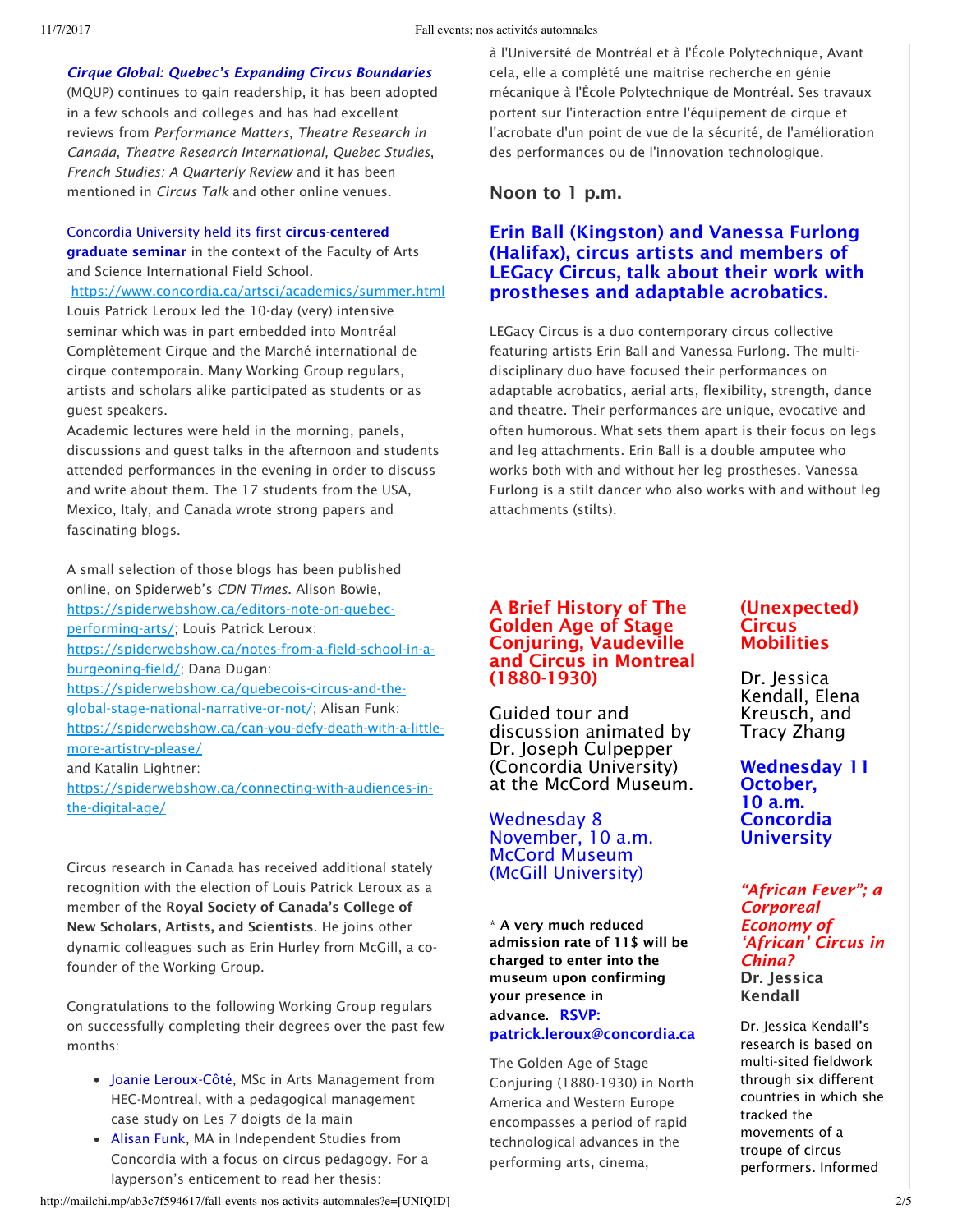https://circustalk.com/news/whats-the-point-of-adegree-in-circus-arts/

- Sofija Jovanovic, MA in Independent Studies from Concordia with a focus on character and circus dramaturgy.
- Catherine St-Arnaud (our regular videographer), MA in Études françaises from Concordia in researchcreation.
- And to Francisco Cruz for the completion of his BA in Education, again at Concordia, with an eye, we're sure, to bringing high-level circus teaching in our high schools.
- And a nod to Kristy Seymour in Australia (who nevertheless manages to keep in touch with the Working Group), whose work on circus and autism has generated much interest, including this TEDx Talk: https://youtu.be/2\_I5P85CTEc
- Welcome to very recent PhDs Jessica Kendall (University of London) and Marie-Eve Skelling Desmeulles (University of Ottawa) who will be actively joining in this year's activities.

## Call for papers, interventions, ideas! Appel à contributions, interventions, idées!

Send your proposals by 15 November for our study day to be held Friday 12 January 2018. afunk@enc.qc.ca and patrick.leroux@concordia.ca

Envoyez-nous vos propositions d'ici le 15 novembre. La journée d'études se tiendra le vendredi 12 janvier 2018. afunk@enc.qc.ca et patrick.leroux@concordia.ca

## Circus and Education Study Day

## Journée d'études sur l'enseignement du cirque (et des études circassiennes)

Organized by Alisan Funk (McGill), Dr. Marie-Eve Skelling (Concordia), and Dr. Louis Patrick Leroux (Concordia), with speakers to be confirmed.

This study day will be an opportunity to openly discuss pertinent issues of training and education in the circus, from teacher training, professional training to the emergence of a broad emerging academic field of circus studies.

What are the aims and objectives of circus education? What are the existing forms of circus education and who or what markets do they benefit?

photography, lithography, and transportation. It also marks a fifty-year period of social and cultural transformations across the globe: power shifts in Europe and North America's colonial empires, a new wave of Orientalism, disillusionment during WWI, the zenith of spiritualism, victories in women's suffrage, and the stock market crash of 1929. How did the work of stage conjurors and circus artists mix during this tumultuous period? How do we see illusions from this period adapted to contemporary circus productions — *Raoul*, *Queen of the Night*, *Le soir des monstres*, *Rêveurs définitifs*, *Particle # B* — today?

Dr. Joseph Culpepper is a performance scholar, magician, and magic consultant. He teaches magic history and its adaptation to the circus arts at Montreal's National Circus School. He is an Affiliate Assistant Professor at Concordia University, a cofounder of the performance troupe Ars Mechanica and consults for both private and public organizations.

by the causes and conditions that have contributed to the recent growth of 'African' circus as a unique niche within the broader global economy of spectacle, her research focuses on how the rise of Ethiopian circus performers working as independent players within an increasingly international circus industry, involves strategically (and precariously) operating for the sake of building successful careers. Dr. Kendall explores how, within the liminal spaces of 'Otherness' present in the ambiguous realm of circus, articulations of cultural differences cut through assemblages of extreme bodily practices, negotiations of ethnicity (on stage and off), and experiences of brutal moments of racial segregation. Within these happenings and processes, she claims, new and creative strategies of selfhood are produced that are initiated and elaborated across time and space (Bhabha 1994: 2). These hybrid and extreme forms of habitus reflect new and flexible ways in which culture, the body and politics collide in the production of the body and self within drastically shifting global, and culturally spectacular, contexts.

Dr. Jessica Kendall holds a PhD in Social Anthropology from SOAS, University of London. As a visual extension of her multi-sited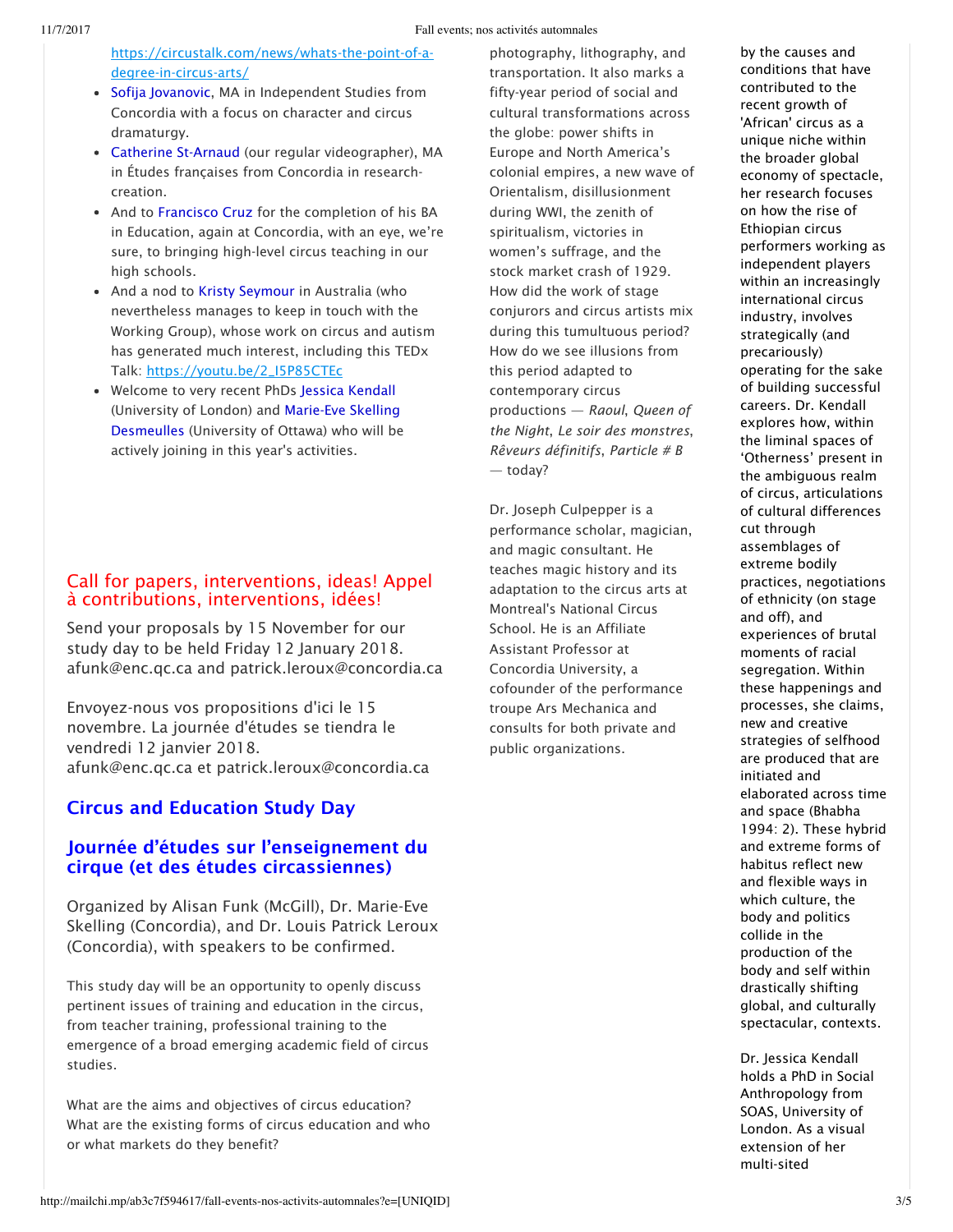Is professional training viable on its own in supporting a circus ecology without instituting a wider field of circus studies?

Guest speakers will be invited to present brief position papers (10 minutes) and participate in panel discussions and a larger forum on the state and future of circus education, particularly in its North American context.

Dr. Louis Patrick Leroux is a Professor at Concordia University and Associate Researcher at the National Circus School in Montreal. Director of the Working Group on Circus Research, his is involved in many research projects pertaining to circus across the disciplines.

Alisan Funk is enrolled in the Integrated Studies in Education PhD at McGill University. She previously completed her MA at Concordia University. Her focus in both degree programs has been curriculum in circus education. She also teaches in the Instructor Training Program at National Circus School.

Dr. Marie-Eve Skelling Desmeules is a postdoctoral fellow at Concordia University, studying circus training experiences in different contexts. She previously completed her PhD at Ottawa University. Her research focus has been corporal work in professional actor training. She also teaches artistic education at University of Ottawa.

anthropological research, Dr. Kendall's photographs have been displayed in galleries (Brunei Gallery, London) and published photographs in books (Wiley-Blackwell), Journals (JRAI) and online (BBC). She has also toured for several years in the circus industry, working most recently as a manager within the area of Talent and **Production** 

## *"Circus Mobilities"* Elena Kreusch

Elena's current research project in the field of contemporary circus focuses on the interface between mobility life style and artistic practice. In her research she touches upon questions of artistic mobility, identity, belonging, negotiations of spaces and meanings while navigating between theory and practice.

Elena Kreusch is a PhD candidate at the Department of Theatre, Film and Media Studies at the University of Vienna, Austria and a producer to different contemporary European circus companies.

#### Discussant: Dr. Tracy Zhang

Dr. Tracy Zhang, Postdoctoral Fellow in the Department of Film and Media at Queen's University. Dr. Zhang's research is situated in the fields of cultural studies and feminist political economy, focusing especially on issues of